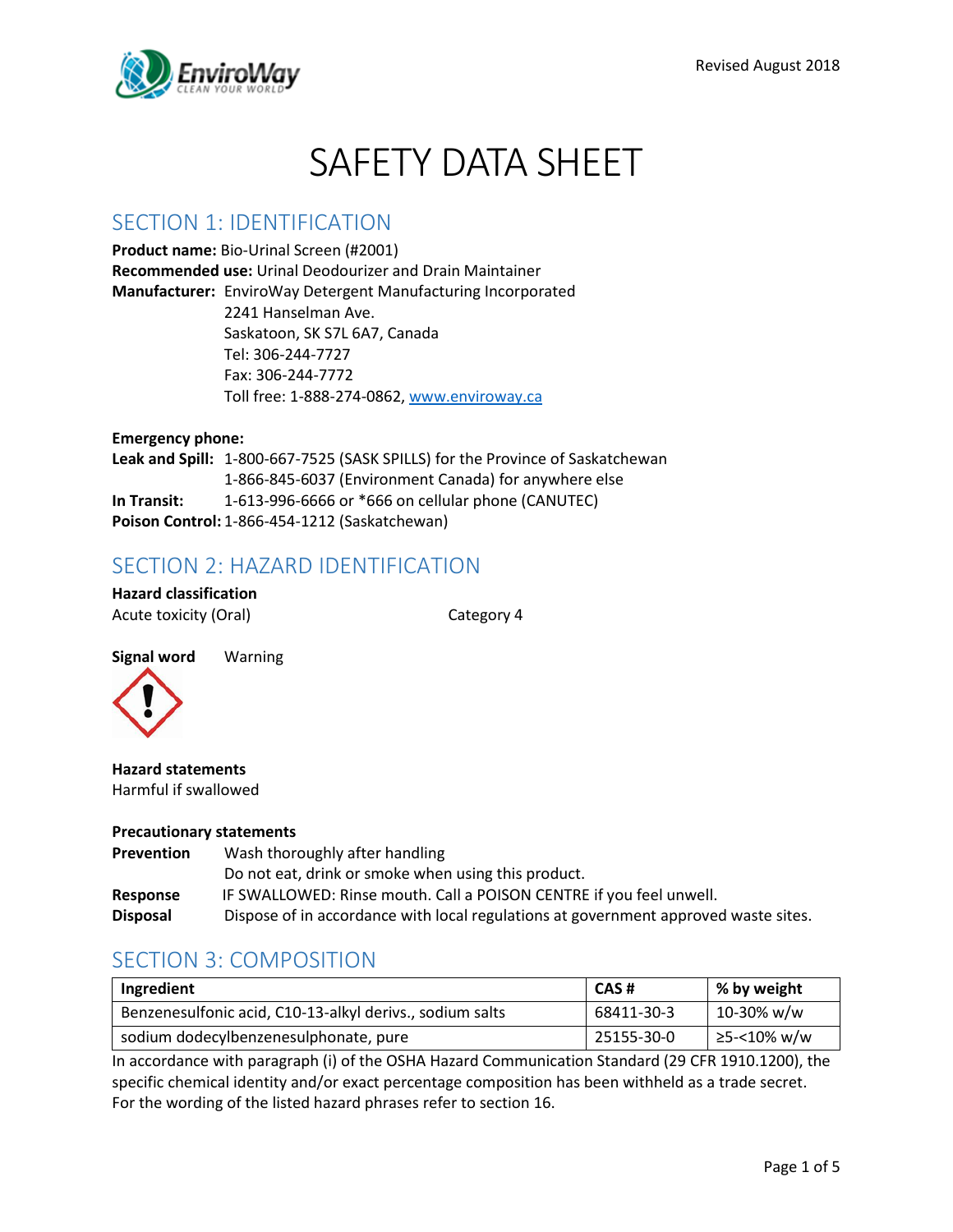

# SECTION 4: FIRST AID MEASURES

**After inhalation** Supply fresh air; consult doctor in case of complaints.

**After skin contact** Immediately wash with water and soap and rinse thoroughly. If skin irritation occurs, consult a doctor.

**After eye contact** Rinse opened eye for several minutes under running water.

**After swallowing** Immediately call a doctor.

**Information for doctor** Show this safety data sheet to the doctor in attendance.

**Most important symptoms and effects, both acute and delayed** The symptoms and effects are as expected from the hazards shown in section 2. No specific product related symptoms are known **Indication of any immediate medical attention and special treatment needed** No further relevant information available.

# SECTION 5: FIRE FIGHTING MEASURES

**Flammable:** No

**Means of Extinction:** CO2, extinguishing powder or water spray. Fight larger fires with water spray or alcohol resistant foam

**Flashpoint:** Not available

**Special Fire Fighting Procedures:** Use water spray to keep containers cool. Fire fighters should wear selfcontained breathing apparatus and full protective clothing.

# SECTION 6: ACCIDENTAL RELEASE MEASURES

**Leak and Spill Procedures:** Clean up with broom, rinse area with water.

### SECTION 7: HANDLING AND STORAGE

**Handling Procedures and Equipment:** Handle in accordance with good industrial hygiene. **Storage Requirements:** Store in a dry area and keep from freezing. Keep away from food. **\*\*\*KEEP OUT OF REACH OF CHILDREN\*\*\***

# SECTION 8: PERSONAL PROTECTION

| Ingredient                                                  | Exposure limit -<br><b>ACGIH</b> | <b>Exposure limit</b><br>– OSHA | <b>Exposure limit</b><br>$-$ IDLH |
|-------------------------------------------------------------|----------------------------------|---------------------------------|-----------------------------------|
| Benzenesulfonic acid, C10-13-alkyl derivs.,<br>sodium salts | $10$ mg/m <sup>3</sup> TLV       | $15$ mg/m <sup>3</sup> TLV      | Not available                     |
| sodium dodecylbenzenesulphonate, pure                       | Not available                    | Not available                   | Not available                     |

**Gloves:** Not required with routine use. **Respirator:** Not required with routine use. **Eye:** Not required with routine use. **Footwear:** Not required with routine use.

**Clothing:** Not required with routine use.

# SECTION 9: PHYSICAL AND CHEMICAL PROPERTIES

**Appearance:** light blue solid **Odour:** cherry **Odour Threshold (ppm):** Information not available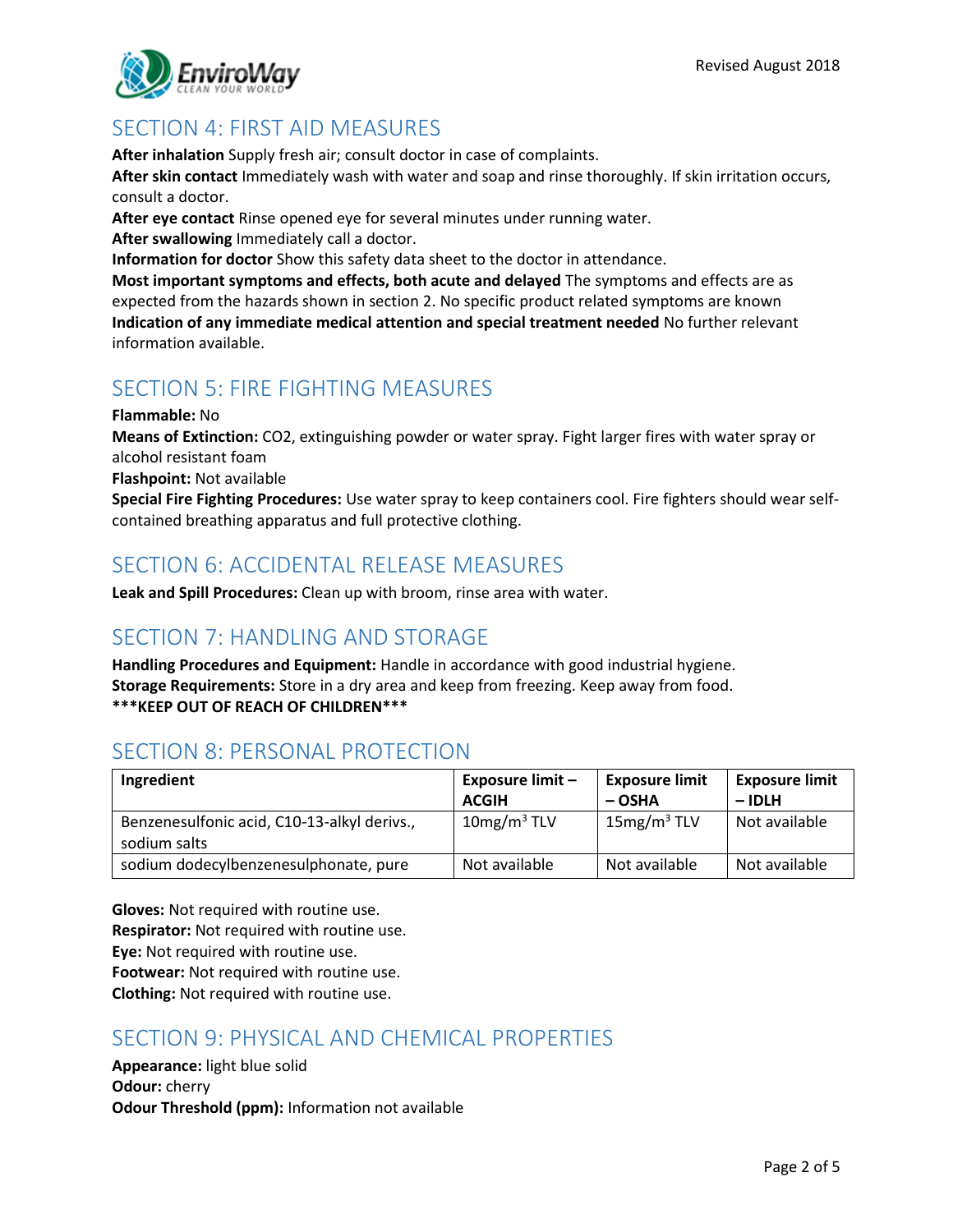

**pH:** 7.5 - 8.5

**Freezing Point:** Information not available **Initial Boiling Point/Range:** 1,461°C **Flash point:** Information not available **Evaporation Rate:** Information not available **Flammability:** Information not available **Upper/lower flammability/explosive limit:** Information not available **Vapour Pressure (mmHg):** Information not available **Vapour Density (air = 1):** Information not available **Relative density:** Information not available **Solubility in Water:** Soluble **Partition coefficient:** Information not available **Auto-ignition temperature:** Information not available **Decomposition temperature:** Information not available **Viscosity:** Information not available

# SECTION 10: STABILITY AND REACTIVITY

**Chemical Stability:** Stable **Hazardous Polymerization:** Will not occur. **Materials to Avoid:** Harsh chemical substances such as strong acids or alkalis **Hazardous Decomposition Products:** Not known

### SECTION 11: TOXICOLOGICAL INFORMATION

| Ingredient                                                  | LD50 oral<br>$(mg/kg)$ (rat) | LD50 dermal<br>(mg/kg) | <b>LC50</b> inhalation<br>(mg/L) |
|-------------------------------------------------------------|------------------------------|------------------------|----------------------------------|
| Benzenesulfonic acid, C10-13-alkyl derivs.,<br>sodium salts | Not available                | Not available          | Not available                    |
| sodium dodecylbenzenesulphonate, pure                       | 500-2000                     | Not available          | Not available                    |

#### **EFFECTS OF ACUTE EXPOSURE:**

**Skin Contact:** No irritating effect **Eye Contact:** No irritating effect **Ingestion:** May cause nausea, vomiting, and gastrointestinal irritation and diarrhoea.

**Germ cell mutagenicity:** Not available **Carcinogenicity:** Coconut diethanolamide and 2,2'-iminodiethanol are listed as IARC Group 2 carcinogens **Reproductive toxicity:** Not available **STOT single exposure:** Not available **STOT repeated exposure:** Not available **Aspiration hazard:** Not an aspiration risk

**Routes of exposure:** Ingestion, inhalation, skin/eye exposure

**EFFECTS OF CHRONIC EXPOSURE:**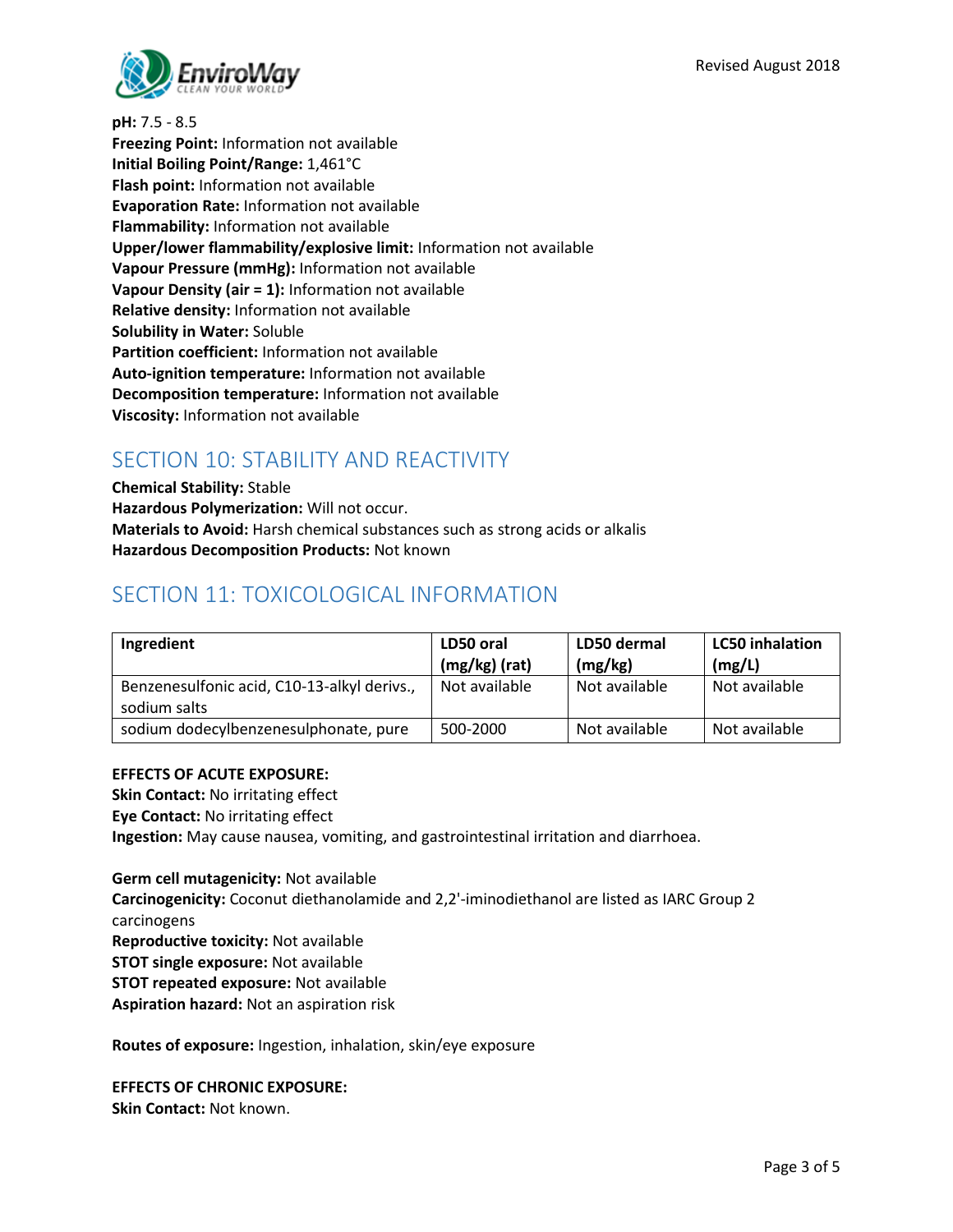#### **Eye Contact:** Not known. **Ingestion:** Not known

#### SECTION 12: ECOLOGICAL INFORMATION

#### **Ecotoxicity:**

| Ingredient                                                  | Fish          | <b>Crustaceans</b> | <b>Algae</b>  |
|-------------------------------------------------------------|---------------|--------------------|---------------|
| Benzenesulfonic acid, C10-13-alkyl derivs.,<br>sodium salts | Not available | Not available      | Not available |
| sodium dodecylbenzenesulphonate, pure                       | Not available | Not available      | Not available |

**Persistence and Degradability:** Not expected to persist in the environment.

**Bioaccumulation/Accumulation:** No information available.

**Mobility:** No information available.

**Other adverse effects:** No information available.

### SECTION 13: DISPOSAL CONSIDERATIONS

**Waste Disposal:** Dispose of in accordance with local regulations at government approved waste sites.

### SECTION 14: TRANSPORT INFORMATION

#### **Special Shipping Information:** None

**TDG (Canada): TDG Proper Shipping Name:** Not Regulated **Hazard Class:** Not Applicable. **UN Number:** Not Applicable. **Packing Group:** Not Applicable. **Note:** No additional remark. **Marine Pollutant:** None

**DOT (US): DOT Shipping Name:** Not Regulated. **DOT Hazardous Class:** Not Applicable. **DOT UN Number:** Not Applicable. **DOT Packing Group:** Not Applicable. **DOT Reportable Quantity (lbs):** Not Available. **Note:** No additional remark. **Marine Pollutant:** None

### SECTION 15: REGULATORY INFORMATION

**Canadian DSL Inventory Status:** All ingredients are specified on the Domestic Substances List or exempt **SARA Section 355 (extremely hazardous substances):** None of the ingredients are listed. **SARA Section 313 (specific toxic chemical listings):** None of the ingredients are listed. **TSCA (Toxic Substances Control Act) (Substances not listed**): All ingredients are listed.